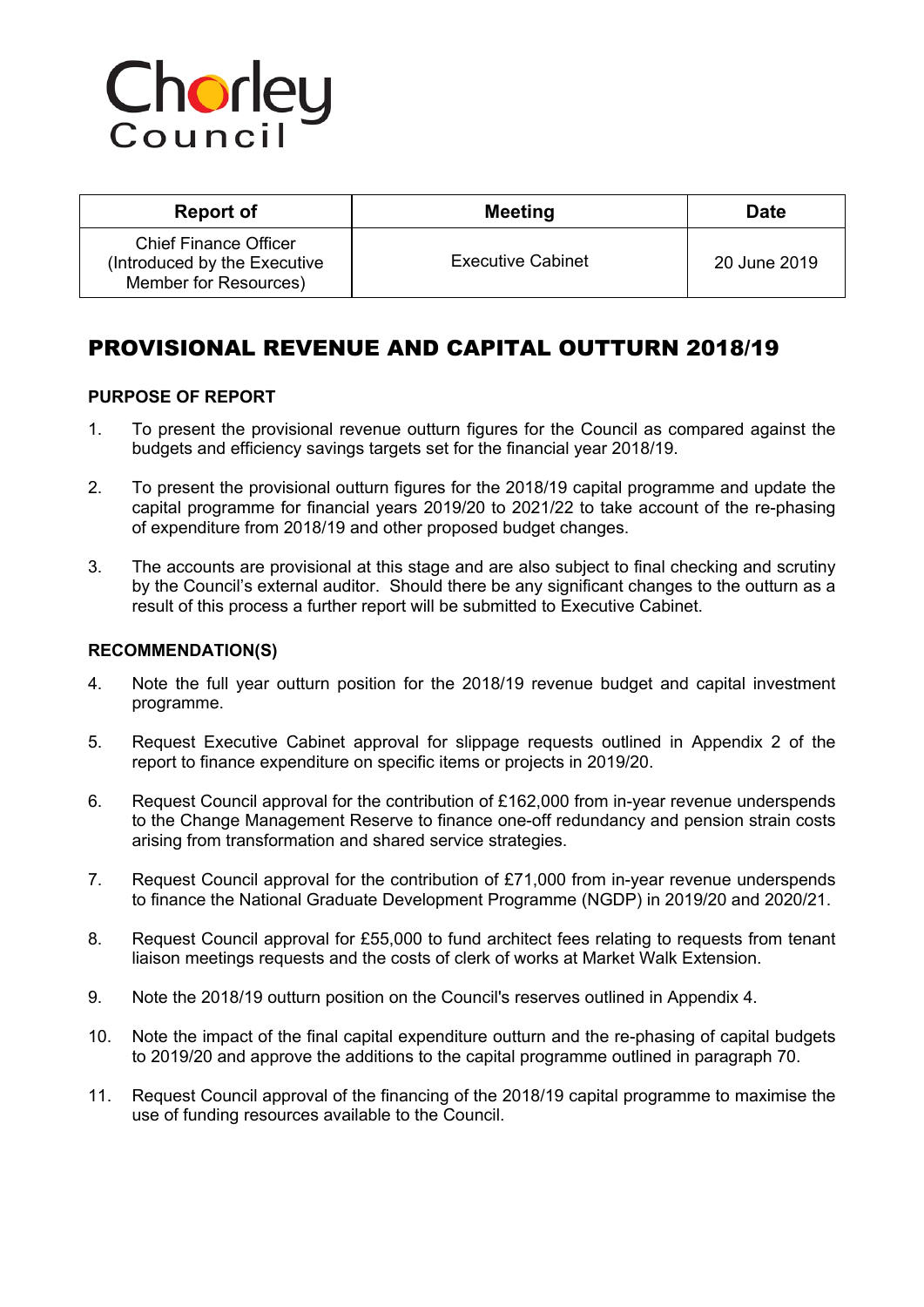#### **EXECUTIVE SUMMARY OF REPORT**

- 12. There is a provisional underspend against the budget at year-end of £438k (as detailed in Appendix 1) prior to requests for slippage of committed items of £150k.
- 13. The provisional underspend excludes any variation to projected expenditure on investment items included in the budget in 2018/19. Details of the balances remaining at year end are shown in Appendix 3 and will be transferred into specific reserves and matched to expenditure in future years.
- 14. In the 2018/19 budget the expected net income from Market Walk after deducting financing costs is £1.059m. The final outturn position shows an underspend of £19k.
- 15. The capital outturn expenditure for 2018/19 is £24.8m.
- 16. The Council's Medium Term Financial Strategy proposed that working balances are to reach £4.0m over the 3 year lifespan of the MTFS to 2018/19 due to the financial risks facing the Council. As reported to Executive Cabinet in June, the target of £4m has been achieved as at 31 March 2018. Should the recommendations in this report be accepted, the forecast level of balances at 31 March 2019 will be £4m.

| <b>Confidential report</b> | Yes | NC. |
|----------------------------|-----|-----|
| Please bold as appropriate |     |     |

| <b>Key Decision?</b>       | ΈS | <b>NC</b> |
|----------------------------|----|-----------|
| Please bold as appropriate |    |           |

| Reason                     |                                   | 1, a change in service $\vert$ 2, a contract worth £100,000 $\vert$ |
|----------------------------|-----------------------------------|---------------------------------------------------------------------|
| Please bold as appropriate | provision that impacts upon       | or more                                                             |
|                            | the service revenue budget        |                                                                     |
|                            | by £100,000 or more               |                                                                     |
|                            | 3, a new or unprogrammed          | Significant<br>in l<br>4.<br>impact                                 |
|                            | capital scheme of £100,000 or $ $ | environmental,<br>social<br><b>or</b>                               |
|                            | more                              | physical terms in two or more                                       |
|                            |                                   | wards                                                               |

#### **REASONS FOR RECOMMENDATION(S)**

**(If the recommendations are accepted)**

17. To ensure the Council's budgetary targets are achieved.

#### **ALTERNATIVE OPTIONS CONSIDERED AND REJECTED**

18. None

#### **CORPORATE PRIORITIES**

19. This report relates to the following Strategic Objectives:

| Involving residents in improving their local<br>area and equality of access for all | A strong local economy                                                                      |  |
|-------------------------------------------------------------------------------------|---------------------------------------------------------------------------------------------|--|
| Clean, safe and healthy communities                                                 | An ambitious council that does more<br>to meet the needs of residents and<br>the local area |  |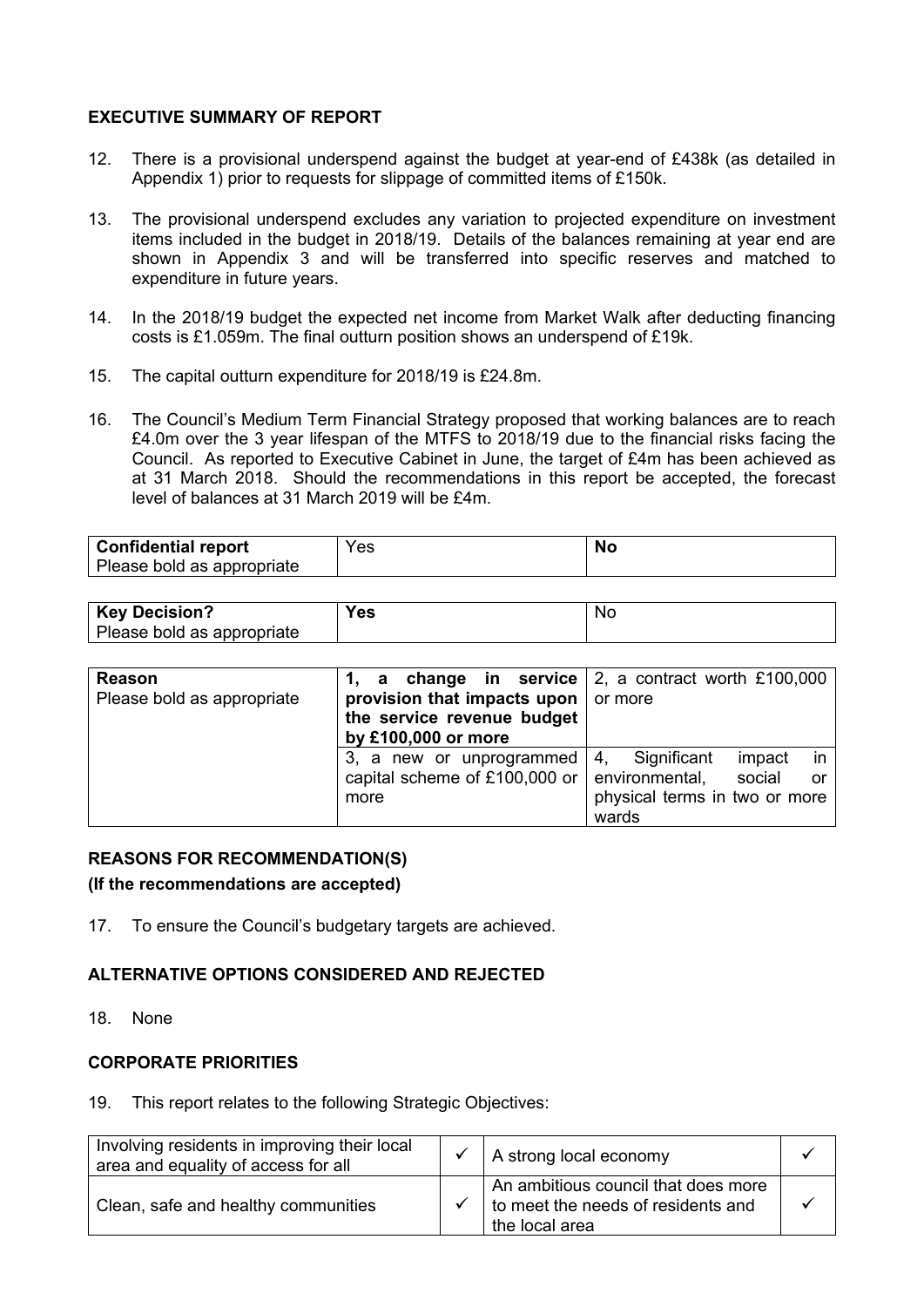### **BACKGROUND**

- 20. The current net revenue budget for 2018/19 is £17.84m. This has been amended to include approved slippage from 2017/18 and any transfers to/from reserves.
- 21. Appendix 4 provides further information about the specific earmarked reserves and provisions available for use throughout 2018/19.
- 22. A full schedule of the investment budgets carried forward from 2017/18 and the new (nonrecurrent) investment budgets introduced in the 2018/19 budget are shown in Appendix 3 together with expenditure to date against these projects and any balances carried forward for use in future years (for capital items see Appendix 5).
- 23. The Council's approved revenue budget for 2018/19 included target savings of £200k from management of the staffing establishment. The full savings of £200k have been achieved for the year.
- 24. Following recommendations made in the December 2018 budget monitoring report, in-year revenue underspends have been set aside to fund the following items:
	- £100,000 to finance the next phase of CCTV infrastructure in the capital programme.
	- £60,000 to the Income Generation Reserve.
	- £210,000 to create a Council Tax Costs Bad Debt Provision.
	- £40,000 to the Market Walk income equalisation reserve.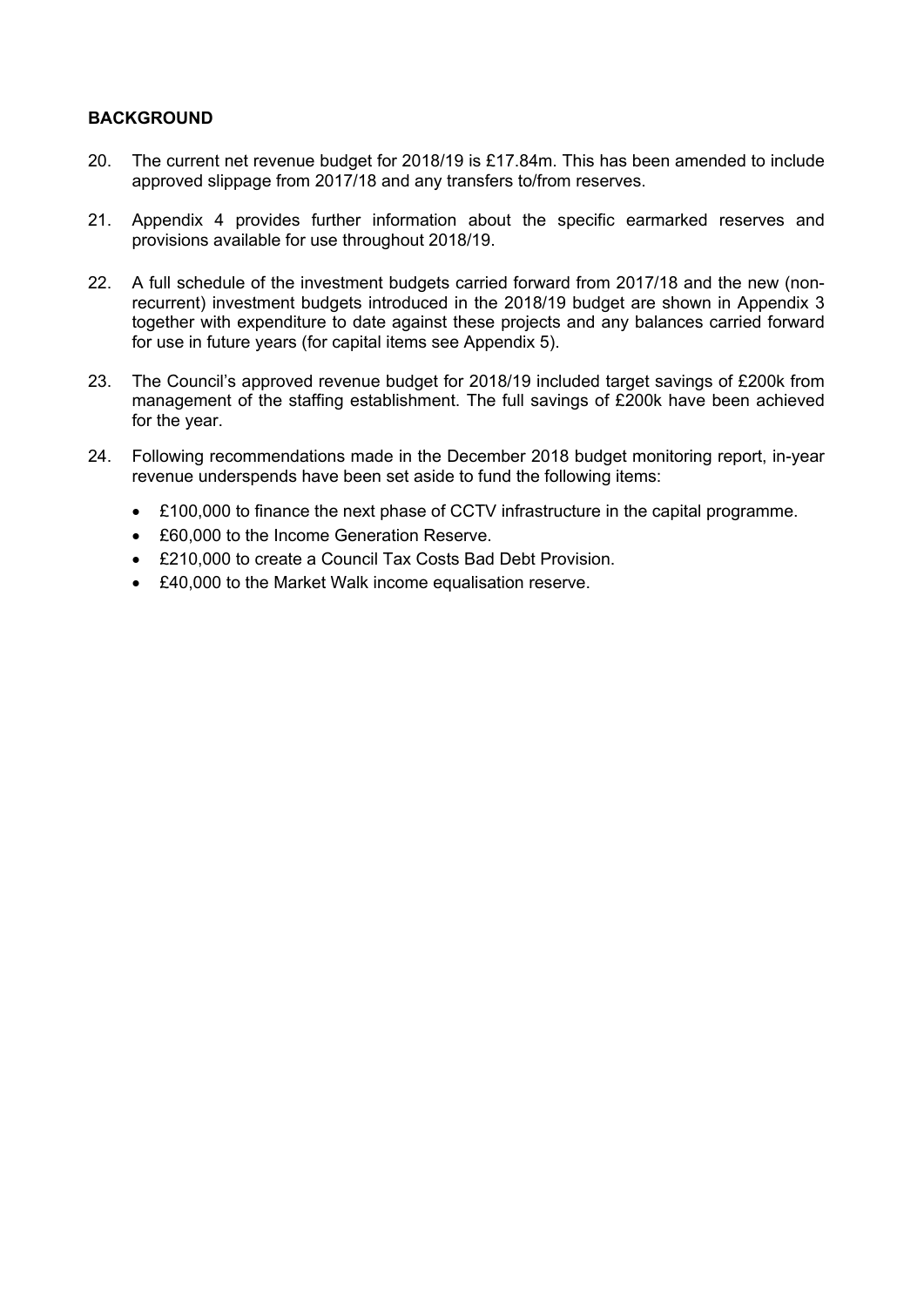# **SECTION A: CURRENT FORECAST POSITION – REVENUE**

25. The net expenditure at the end of the financial year shows a provisional underspend against the Council's budgets of £288k (after taking requests for slippage and other special items into account). Details of the revenue outturn position are shown in Appendix 1 and requests for slippage are outlined in Appendix 2. The main variances over and above those previously reported to Executive Cabinet are shown in table 1 below.

### **ANALYSIS OF MOVEMENTS**

#### **Table 1 – Significant Variations from the Cash Budget**

|                                                | £'000 | £'000 |
|------------------------------------------------|-------|-------|
| <b>Expenditure:</b>                            |       |       |
| <b>Staffing Costs</b>                          | 18    |       |
| <b>Waste and Recycling Contract</b>            | 20    |       |
| <b>External Contractors - Tree Work</b>        | 22    |       |
| <b>Transition Fund</b>                         | 30    |       |
| <b>Financing of Waste Bins</b>                 | 25    |       |
| <b>Council Events Programme</b>                | (29)  |       |
| <b>Bad Debts Provision - Council Tax costs</b> | (38)  |       |
| Bad Debts Provision - Investment Portfolio     | (41)  |       |
|                                                |       | 7     |
| Income:                                        |       |       |
| <b>Planning Application Fees</b>               | 24    |       |
| <b>Parking Fees/Permits</b>                    | 17    |       |
| Disabled Facilities Grant Admin. Fee           | 23    |       |
|                                                |       | 64    |
| Other:                                         |       |       |
| <b>Housing Benefits</b>                        | 30    |       |
| <b>Net Financing Transactions</b>              | 74    |       |
| <b>Business Rates</b>                          | 21    |       |
| <b>Government Grants</b>                       | 44    |       |
| Community Infrastructure Levy (CIL)            | 20    |       |
| Other minor variances                          | 28    |       |
|                                                |       | 217   |
|                                                |       |       |
| <b>Net Movement</b>                            |       | 288   |
| Quarter 3 Net Forecast Underspend              |       | 0     |
| <b>Provisional Outturn Underspend 2018/19</b>  |       | 288   |

Note: Overspends/shortfalls in income are shown as ( ).

#### *Expenditure*

26. The additional savings on staffing costs of £18,000 shown in table 1 above reflects the changes from the position reported to the end of December in the last monitoring report. The main changes are as a result of vacant posts, predominantly from the Customer and Digital directorate from vacant posts in Customer Transformation and Streetscene Services.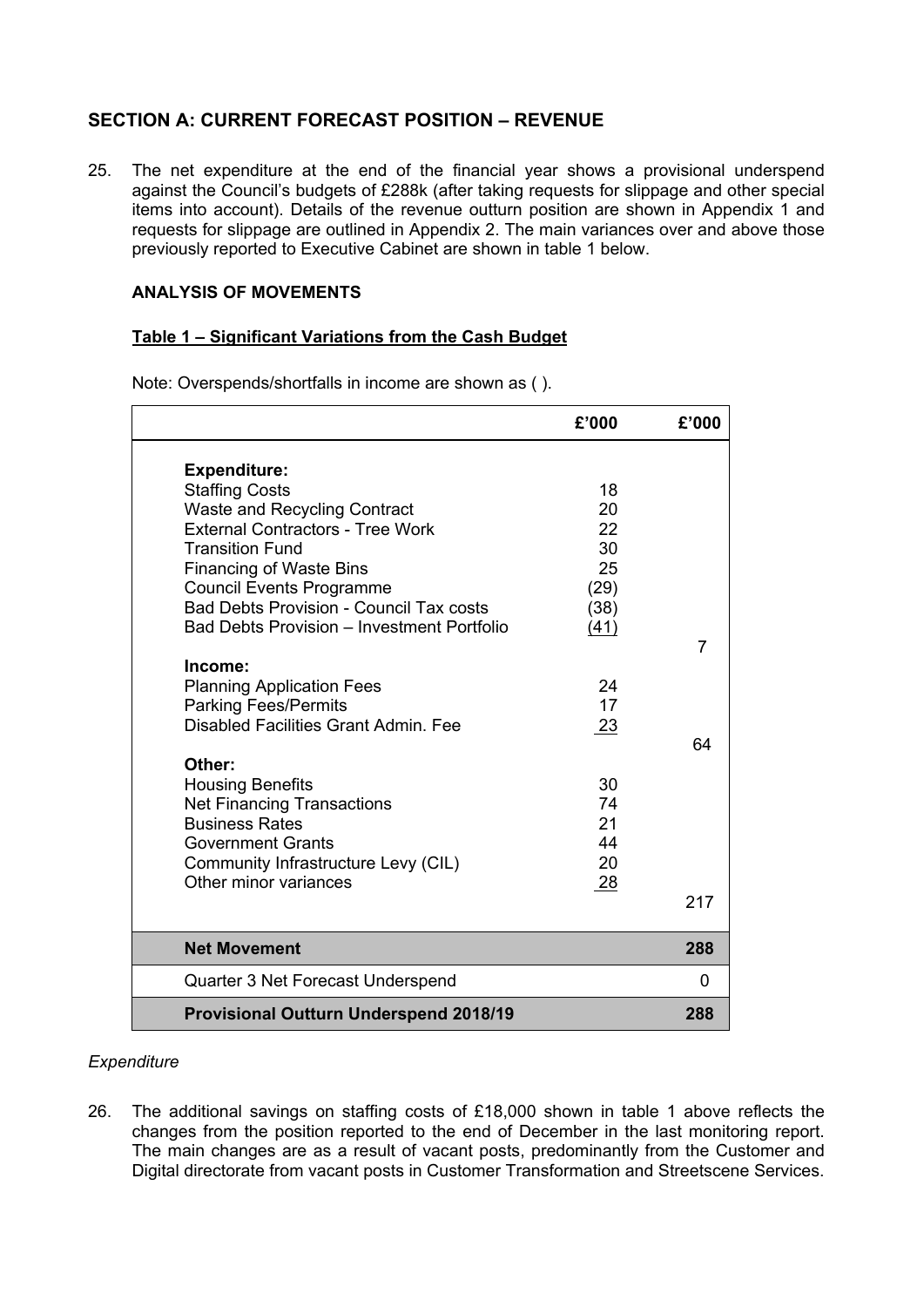- 27. The Council's revenue budget for the outgoing waste contract with Veolia included a provision for the cost of an additional bin wagon required for 2018/19 together with an allowance for inflation for any additional properties in the borough. Following negotiations held with Veolia earlier this year, the charge for the additional bin wagon has been waived and in addition, Veolia agreed to no inflation for additional properties. The final outstanding contract charges have now been settled with Veolia and this has resulted in a further saving of around £20,000 for 2018/19.
- 28. One area where the Council has managed to reduce its costs over recent months is in the use of external contractors for grounds maintenance and tree works. As a result of streamlining procedures and improving efficiency, the Streetscene team has carried out more of these works in-house therefore reducing the need to use external contractors. This has resulted in a saving of around £22,000 for 2018/19.
- 29. In 2017/18 the Council paid a sum of £30,000 to Coppull Primary School and Nursery to support the provision of universal services following reductions in funding from Lancashire County Council. The sum paid by Chorley Council was agreed as transitional funding to prevent any immediate impact and enable a fuller assessment including consideration of alternative models of service delivery. The revenue budget for 2018/19 included a further provision of £30,000 on the assumption this funding would continue for a further 12 months. However, after further discussions with the school it was agreed that the Council's funding was not required in 2018/19.
- 30. The council now charge for all replacement bins. Income budgets were adjusted in 2018/19 to reflect this. The £25k variance is due to a shortfall in income resulting in a third of replacement bins issued not being charged for. It is expected that income will be higher in 2019/20 as the new technology aids decision making in charging for bins.
- 31. The Council's events programme has a net overspend of around £29,000 compared to the revenue budget for 2018/19. It was originally proposed that the Picnic in the Park and Astley Bonfire events were taken out of the schedule to save money and ensure that capacity and resources were directed towards the larger events. However, these were retained in the programme for 2018/19 and this accounts for around £18k of the reported overspend. The Christmas Ice Rink returned for 2018 and proved to be much more popular than the Helter Skelter in 2017. However, this was also proved to be more expensive due to higher rental and running costs. A breakdown of the expenditure and income for the main events in 2018/19 is shown below.

| Event                       | 2018/19<br><b>Budget</b><br>£'000 | 2018/19<br><b>Expenditure</b><br>£'000 | 2018/19<br><b>Income</b><br>£'000 | 2018/19<br>Outturn<br>£'000 | 2018/19<br><b>Variance</b><br>£'000 |
|-----------------------------|-----------------------------------|----------------------------------------|-----------------------------------|-----------------------------|-------------------------------------|
| <b>Chorley Flower Show</b>  | 40                                | 136                                    | (106)                             | 30                          | 10                                  |
| <b>Chorley Grand Prix</b>   | 30                                | 38                                     | (8)                               | 30                          |                                     |
| Picnic in the Park          |                                   | 8                                      | 1                                 |                             |                                     |
| <b>Astley Park bonfire</b>  |                                   | 11                                     |                                   | 11                          | ้11                                 |
| <b>Christmas Attraction</b> | 14                                | 40                                     | (5)                               | 35                          | (21                                 |
| <b>Totals</b>               | 84                                | 232                                    | (119)                             | 113                         | (29)                                |

To mitigate the risk of potential overspend against the 2019/20 budget, the Chorley Grand Prix, which continues to have high running costs, has been replaced by the Chorley 10k event which has lower set up costs and provides an opportunity to offset those costs through income generation.

32. As previously detailed in the quarter 3 monitoring report to Executive Cabinet in February, an estimated contribution of £210,000 was made to create an initial bad debts provision (BDP) in respect of Council Tax costs arrears for potential non-recovery of the debt. Once the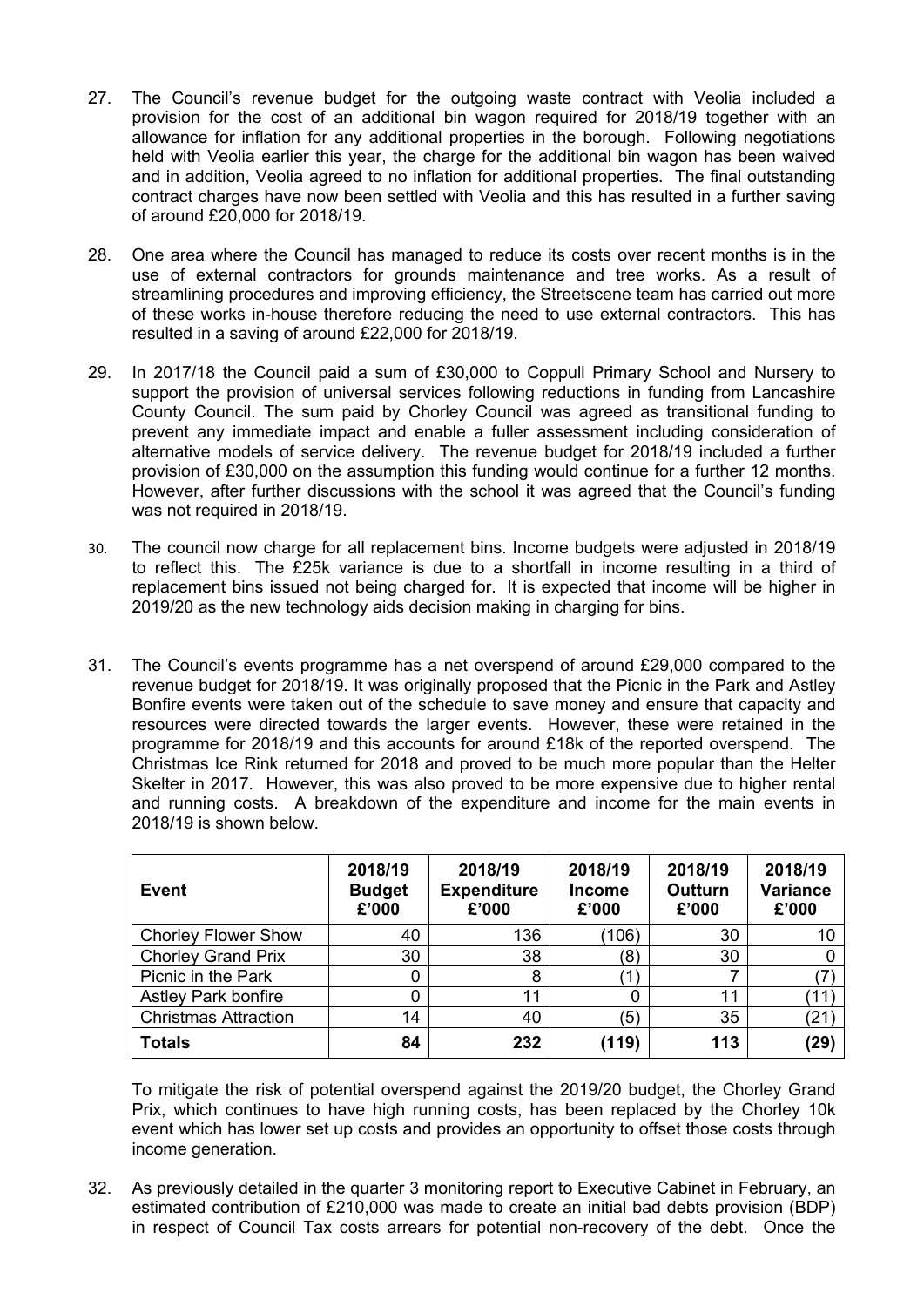provision is created, any bad debts in future years would be written off to the provision each year instead of reducing the General Fund's income. In essence the council is incurring costs during 2018/19 that will be used to offset bad debts in future years. The final level of debt at 31 March 2019 has generated an increase in the required BDP resulting in an additional net cost of £38,000.

33. In line with the principal above, the level of debt outstanding for other non-council tax and housing benefit related debts (sundry debtors) is also reviewed at the end of March. The analysis of these outstanding debts showed an increase in the level of arrears for rental income relating to a number of properties in the Council's investment portfolio. Although the majority of these debts may still be recovered over time it is prudent to increase the provision for non-payment to mitigate against the risk of default. As a result, the bad debt provision for sundry debtors has been increased by £41k.

#### *Income*

- 34. Previous budget monitoring reports have highlighted the issue of falling income levels from planning applications for the first nine months of the year, resulting in a December forecast of around £458,000 for the year, £202k below budget. Income for the fourth quarter improved slightly, largely aided by a number of major applications, essential in order to achieve budgeted levels of income. This has helped to reduce the shortfall by £24k but still leaves the final income figure for 2018/19 at £178k below budget.
- 35. Income levels also improved over the fourth quarter for parking fees and permits, predominantly due to increased revenues for off-street parking permits. An additional £17,000 was received compared to the previous forecast made in December. This resulted in the combined outturn figures for parking fees and permits being in line with budgeted figures for 2018/19.
- 36. In 2018/19 the Council completed works to the value of £895k under the local authority's statutory duty to provide aids and adaptations under the Disabled Facilities Grant to those who qualify. As part of the arrangement, the Council is allowed to claim an administration fee calculated at 12.5% of all completed works during the year from July 2018 (previously 10%) and as the value of completed works was higher than previously forecast, this has generated an additional £23k income for 2018/19.

#### *Other Items*

- 37. The housing benefits payments budget is one area that historically has a significant impact on the Council's year-end financial position due to the nature of the costs being demand driven and the uncertainty over the level of overpayments recovered and their associated bad debts. By reducing the level of benefit overpayments due to fraud and claimant error, the Council is able to reduce the burden of outstanding debts and the level of bad debts provision. The level of outstanding debts has fallen in 2018/19 compared to the previous year and this has resulted in a reduced charge to the bad debts provision compared to the budgeted position. The forecast effect is a reduction in costs of around £30,000 for 2018/19.
- 38. The council continues to manage its cash flow to minimise the costs of borrowing and this has resulted in a further £74k saving to the council at outturn. The council closely monitors changes to interest rates on borrowing and will take long term borrowing when required and when it is most economically advantageous to do so.
- 39. As part of the Governments operation of the business rates retention system, some authorities pay a levy on the growth in their business rates. This levy is designed to meet the cost of safety net payments for those authorities that have seen a decline in their income below their individual baseline funding level. Levy income and safety net payments are credited and charged to the levy account, which is managed by MHCLG on behalf of local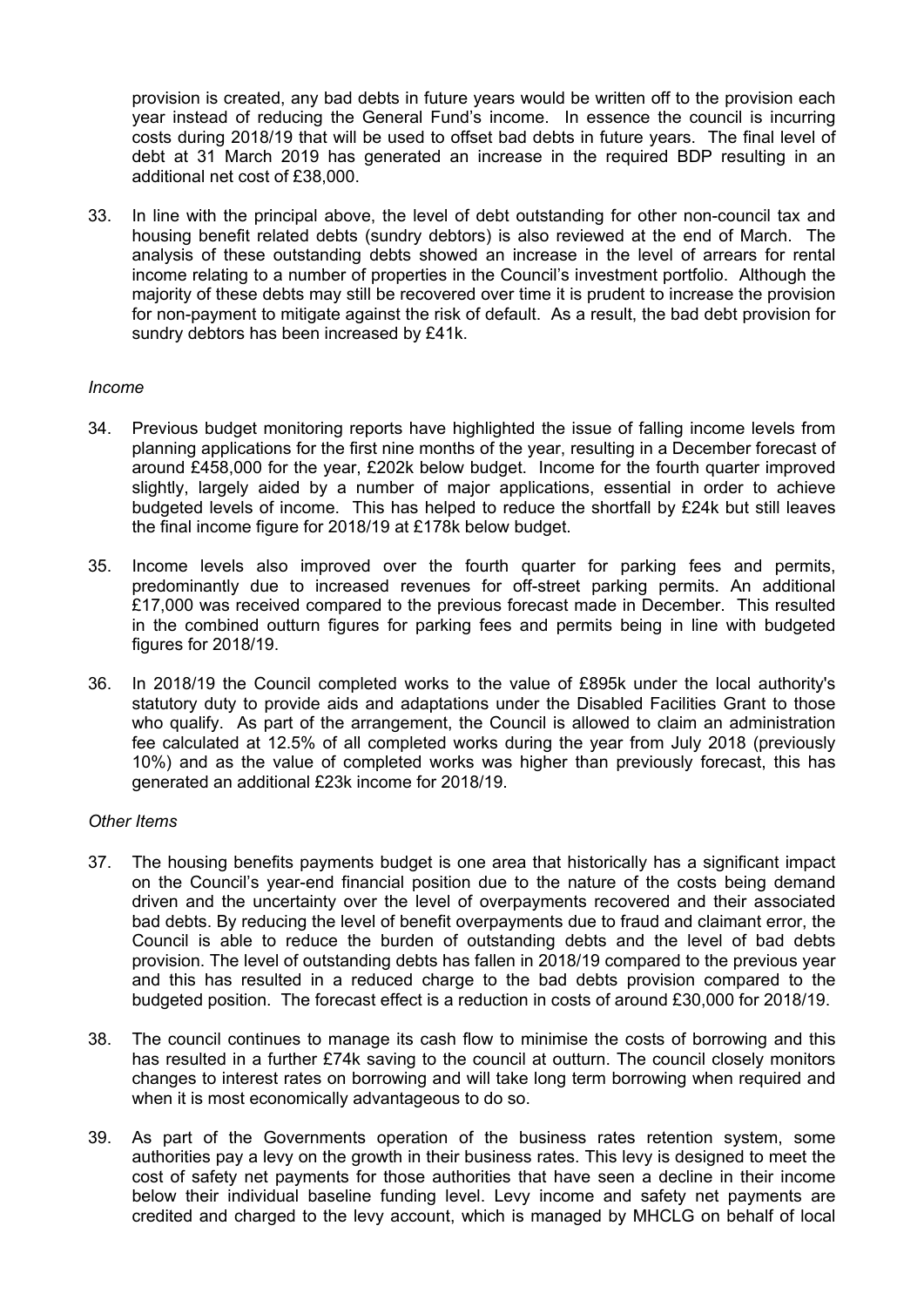government. As a result of growth in business rates collected by authorities in 2017-18 and the associated levy payments, there is a surplus of £195m in the 2018-19 levy account. The government has recently distributed the majority of this surplus to local authorities with Chorley Council receiving an allocation of £44,397.

40. The Council is permitted to use 5% of the income collected each year through the Community Infrastructure Levy (CIL) to cover the cost of administering CIL. The total CIL collected in 2018/19 was previously estimated to be around £2.6m, generating eligible CIL admin of around £130,000. The final figure for CIL Admin in 2018/19 was just over £150k and as a result, additional staffing and non-staffing expenditure previously expected to be covered through the base budget will instead be legitimately met through the CIL admin allocation therefore creating a further saving of around £20k in 2018/19.

#### *Requests from Underspends*

- 41. During 2018/19 the Council utilised a sum of around £260k from the Change Management Reserve to finance the one-off redundancy and pension strain costs as a result of the restructures already implemented. The balance remaining at year end is now around £152k and will not be sufficient to cover further staffing changes due to take place as part of the transformation and shared services strategies, so this reserve will need to be resourced correctly for the Council to fund these changes. It is therefore proposed that a sum of £162k is set aside from the 2018/19 revenue underspends to contribute towards these one-off costs.
- 42. The Council recognises that the next generation of middle and senior level leaders will be essential to the effective delivery of its objectives. The National Management Trainee (NMT), recruited through the LGA's National Graduate Development Programme, will commence a two-year fixed term contract from September 2019 and undertake three strategic placements within different service areas. The NMT provides the Council with additional corporate capacity, the opportunity to grow our own talent and consider future proofing, through succession planning. NMTs also have access to national networking and learning opportunities across different sectors, which will allow the Council to benefit from a wealth of best practice and knowledge. The cost is estimated at £71k for the 2 year placement.
- 43. The council continues to develop the internal specification of the extension to Market Walk to meet the requirements of tenants and potential tenants. To continue to meet these continued requirements the council will set aside £20k from 2018/19 underspends. In addition, the council has appointed a clerk of works to inspect the workmanship, quality and safety of work at the extension at a cost of £35k.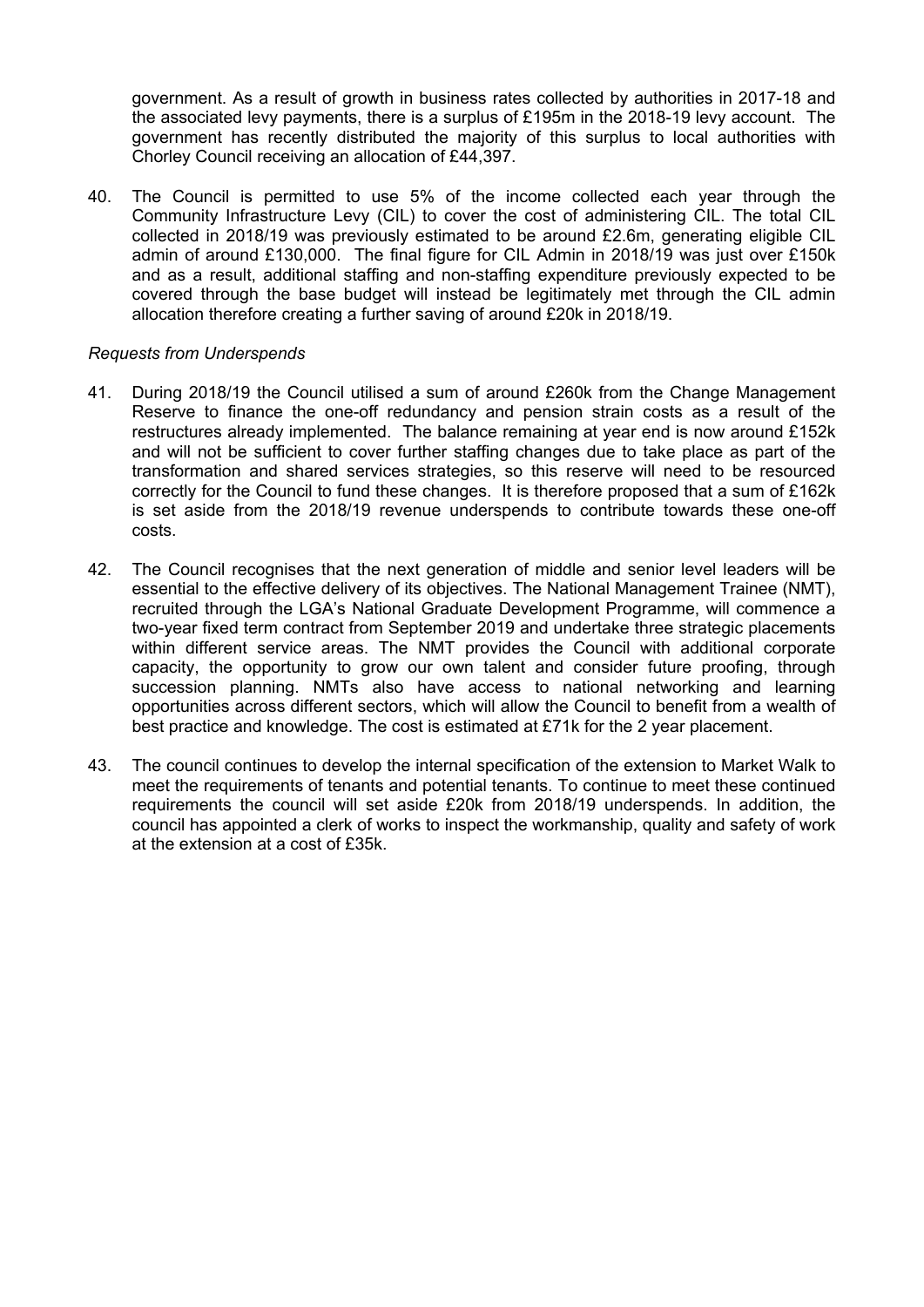## **MARKET WALK**

44. The budgeted net rental income from Market Walk after taking account of financing costs in 2018/19 is £1.047m.

#### **Table 2: Market Walk Expenditure/(Income) 2018/19**

| 2018/19<br><b>Budget</b><br>£ | 2018/19<br><b>Outturn</b><br>£ | 2018/19<br><b>Variance</b><br>£ |
|-------------------------------|--------------------------------|---------------------------------|
| (1,774,100)                   | (1,755,383)                    | (18, 717)                       |
|                               |                                |                                 |
| 107,820                       | 68,480                         | 39,340                          |
| 0                             | 125,680                        | (125, 680)                      |
|                               | (124, 568)                     | 124,568                         |
| (1,666,280)                   | (1,685,790)                    | 19,510                          |
|                               |                                |                                 |

| Financing Costs                  | 619,730     | 619,730     |        |
|----------------------------------|-------------|-------------|--------|
| Net Income (including financing) | (1,046,550) | (1,066,060) | 19,510 |

| Income Equalisation Reserve (Annual<br>Contribution) | 90,000     | 90,000    |        |
|------------------------------------------------------|------------|-----------|--------|
| Asset Management Reserve (Market Walk)               | 90,000     | 90,000    |        |
| Net Income                                           | (866, 550) | (886,060) | 19,510 |

#### *Income*

45. Income is £18k under budget in 2018/19 due to two units becoming vacant during the year.

#### *Expenditure*

- 46. The shortfall in income is more than offset by underspends in expenditure budgets, these include underutilised maintenance and professional fees budgets. The expenditure outturn include the council's liabilities for NNDR and service charges on the vacant units.
- 47. The council incurred £124k of costs relating to the temporary car park work during 2018/19, this has been funded through the use of the Market Walk Asset Maintenance Reserve.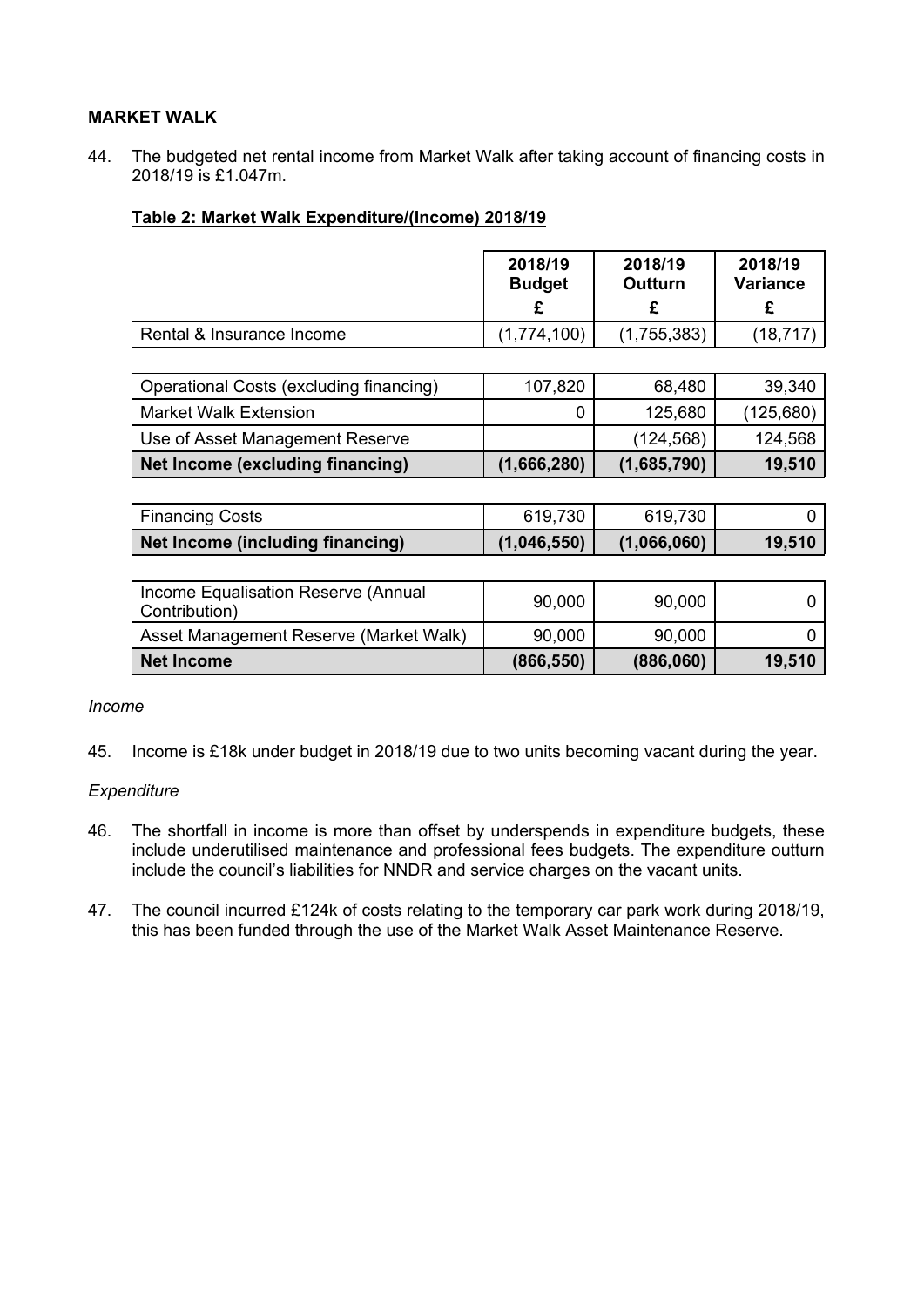## **GENERAL FUND RESOURCES AND BALANCES**

- 48. With regard to working balances, and as per Appendix 1, the Council started the year with a balance of £4.000m. The approved MTFS proposes that working balances are to reach £4.0m over the 3 year lifespan of the MTFS to 2018/19 given the budgetary challenges facing the Council. The impact of the initial provisional underspend, together with the inyear transfers to reserves, is a closing balance of £4.288m for working balances.
- 49. Should the recommendations in this report be approved, the forecast level of balances at 31 March 2019 will be £4m as detailed in table 3 below.

#### **Table 3 – Movement in General Fund Balance**

| <b>General Balances</b>                             | £m      |
|-----------------------------------------------------|---------|
| Opening Balance 2018/19                             | 4.000   |
| Forecast revenue budget underspend                  | 0.288   |
| <b>Initial General Fund Closing Balance 2018/19</b> | 4.288   |
| <b>Change Management Reserve</b>                    | (0.162) |
| National Graduate Development Programme (NGDP)      | (0.071) |
| <b>Market Walk Extension</b>                        | (0.055) |
| <b>General Fund Closing Balance 2018/19</b>         | 4.000   |

- 50. Appendix 4 provides further information about the specific earmarked reserves and provisions available for use throughout 2018/19. Total earmarked reserves for specific purposes were £8.322m as at 31 March 2018. Some of the changes in year are as follows:
	- There are a number of directorate initiatives which span more than one financial year or for which funds have been budgeted but not yet started. These reserves will ensure that such initiatives can be completed. The majority of these initiatives relate to ICT Services and include funding for specific ICT projects. These reserves also include revenue reserves to support the operation of Primrose Gardens Retirement Village and the Strawberry Fields Digital Office Park.
	- $\bullet$  In 2018/19 £1.8m was utilised from reserves to fund the capital programme. The majority, £1.5m, was used to part-fund elements of the Market Walk Extension programme including the additional car parking at Friday Street, Park Road and Arley Street. £80k of reserves were used to part-fund the works to Coronation and Harpers Recreation Grounds and £170k was utilised to fund the investment in ICT projects. Despite this investment there remains £1.5m in reserves to fund future capital investment including play and open space, additional CCTV and improvements to the council's cemeteries.
	- In 2018/19 £260k from in-year underspends to supplement the change management reserve. £162k was utilised in year to finance the costs of staffing restructures in 2018/19 leaving £315k to be utilised in future years to fund any unavoidable expenditure relating to implementing the Council's Transformation Strategy.
	- Chorley Council continues to build up reserves to manage potential short-term contractions in the local economy as well as short-term reductions in retained business rates income. This is especially important given the economic uncertainty caused by Brexit and the future uncertainty in retained business rates that has resulted from the proposed changes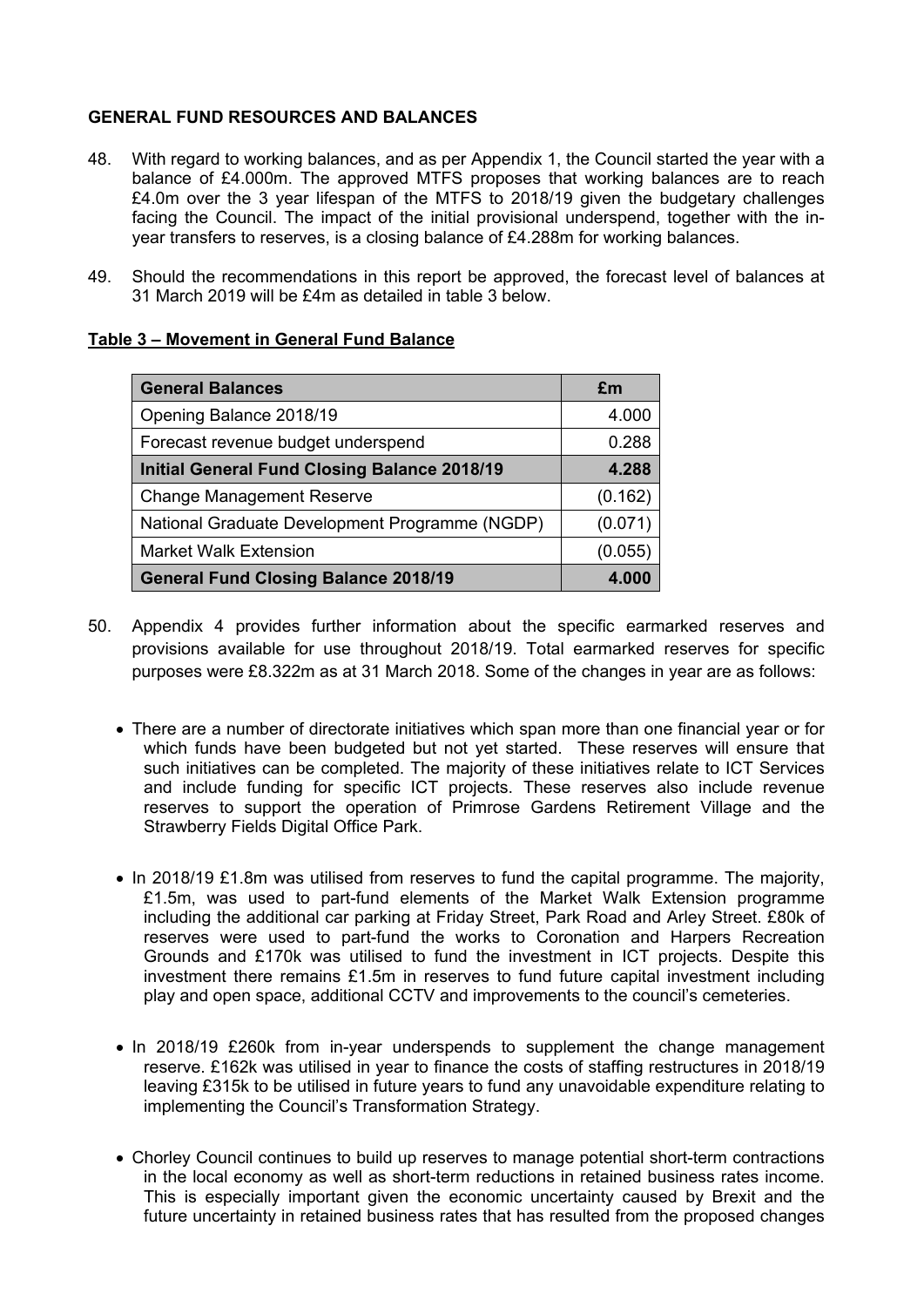to the business rates system in 2020/21. The council has set aside a total of £640k at the end of 2018/19 to manage the impact of reductions in business rates and the 2019/20 budget approved an additional £300k to support local businesses and corporate priorities through whatever outcome of the Brexit process.

51. The combination of these changes and other movements to and from earmarked reserves has resulted in earmarked reserves of £6.075m, as at 31 March 2019. Coupled with general balances of £4m, the total balance at 31 March 2019 is £10.075m.

# **SECTION B: CURRENT FORECAST POSITION – CAPITAL**

52. The changes to the capital programme budget are outlined below, these include the changes made as part of the capital budget approved at Full Council on 26 February 2019 and reprofiled budgets in quarter 4:

|                        | 2018/19 | 2019/20 | 2020/21 | 2021/22 | Total  |
|------------------------|---------|---------|---------|---------|--------|
|                        | £m      | £m      | £m      | £m      | £m     |
| <b>Original Budget</b> | 34.020  | 4.441   | 1.096   | 0.000   | 39.557 |
| Q1 Adjustment          | 0.101   | (0.101) | 0.000   | 0.000   | 0.000  |
| Q2 Adjustment          | 0.018   | 0.983   | 2.606   | 0.000   | 3.607  |
| Q3 Adjustment          | (1.825) | 2.338   | (0.000) | 0.000   | 0.513  |
| Q4 Adjustment          | (7.432) | 13.137  | 0.180   | 3.941   | 9.825  |
| <b>Revised Budget</b>  | 24.882  | 20.797  | 3.882   | 3.941   | 53.502 |

#### **Capital Expenditure 2018/19**

53. The chart below outlines the key areas the Council invested its capital expenditure in 2018/19



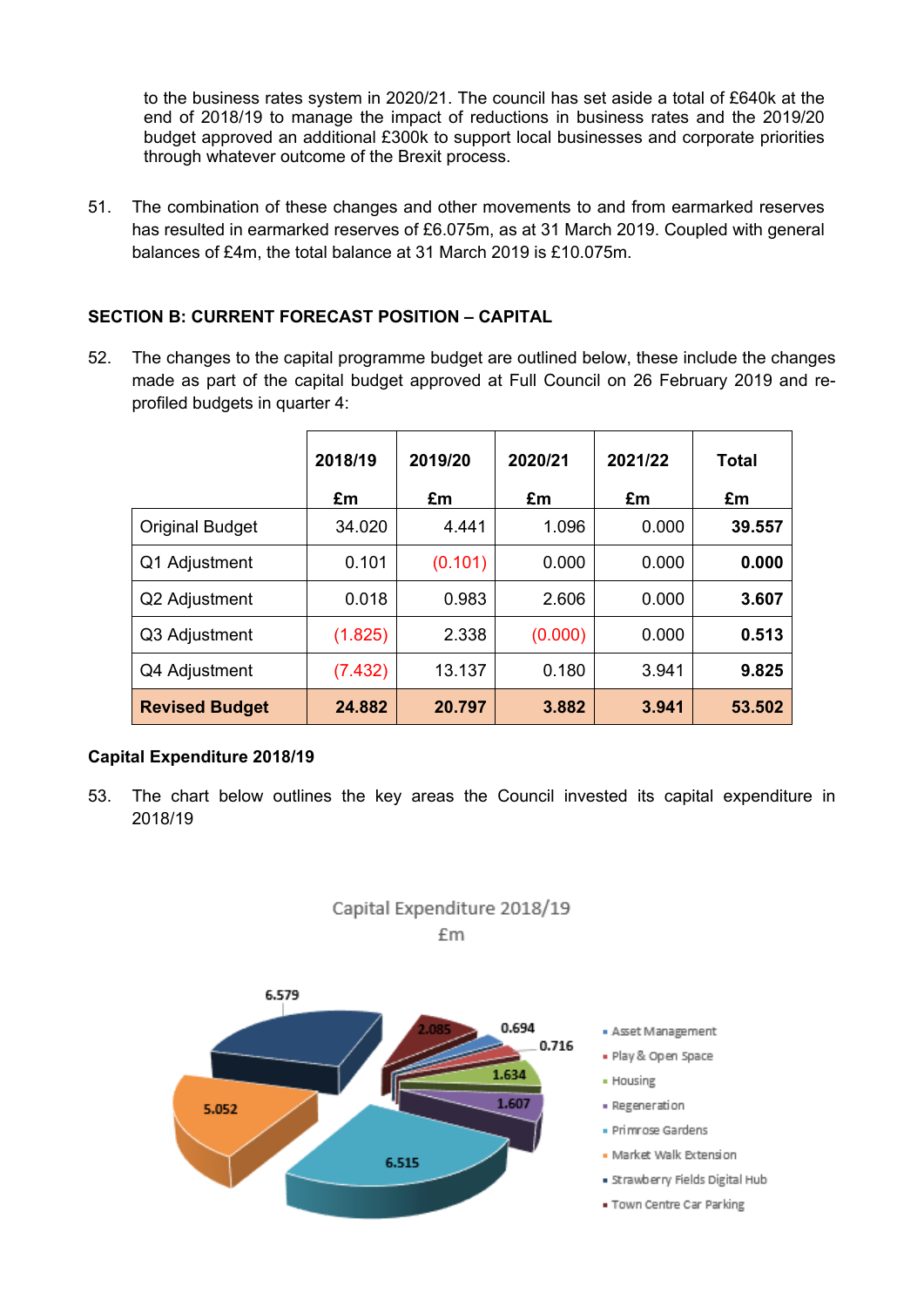- 54. The majority of capital investment in 2018/19 related to the three major capital projects the council is undertaking:
	- £6.5m of capital expenditure related to the Strawberry Fields Digital Office Park that was funded through £3.079m of ERDF grant funding and £3.5m of borrowing that will be repaid through the income generated by the new office space. The site is forecast to be fully operational by August 2019;
	- £5m was spent on the Market Walk Extension project that commenced the main build in October 2018 and is due to complete before Christmas 2019. In addition, the council has invested over £2m in providing additional parking spaces including new decked parking on Friday Street;
	- The Primrose Gardens Retirement project reached practical completion in March 2019. The retirement village will become occupied in 2019/20 and is in huge demand. The expenditure in 2018/19 was part funded through £3m of grants from Home England and LCC, the remaining costs will be met through borrowing however this borrowing will be replaced by commuted sums from developers in the coming years.
- 55. As well as Primrose Gardens the council has invested £926k of Disabled Facilities Grants to provide adaptations to the homes of Chorley residents who have disabilities. The council also purchased five houses in the borough to provide affordable housing.
- 56. The council continues to regenerate the borough in other ways including the investment in the restoration of Bank Hall, continued investment in Astley Hall and the surrounding park and car park and works to the town centre.

#### **Capital Financing 2018/19**

57. The Council has invested in a number of key areas including housing, economic regeneration and play and open space. The Council has financed this expenditure through several different sources outlined in the charts below.

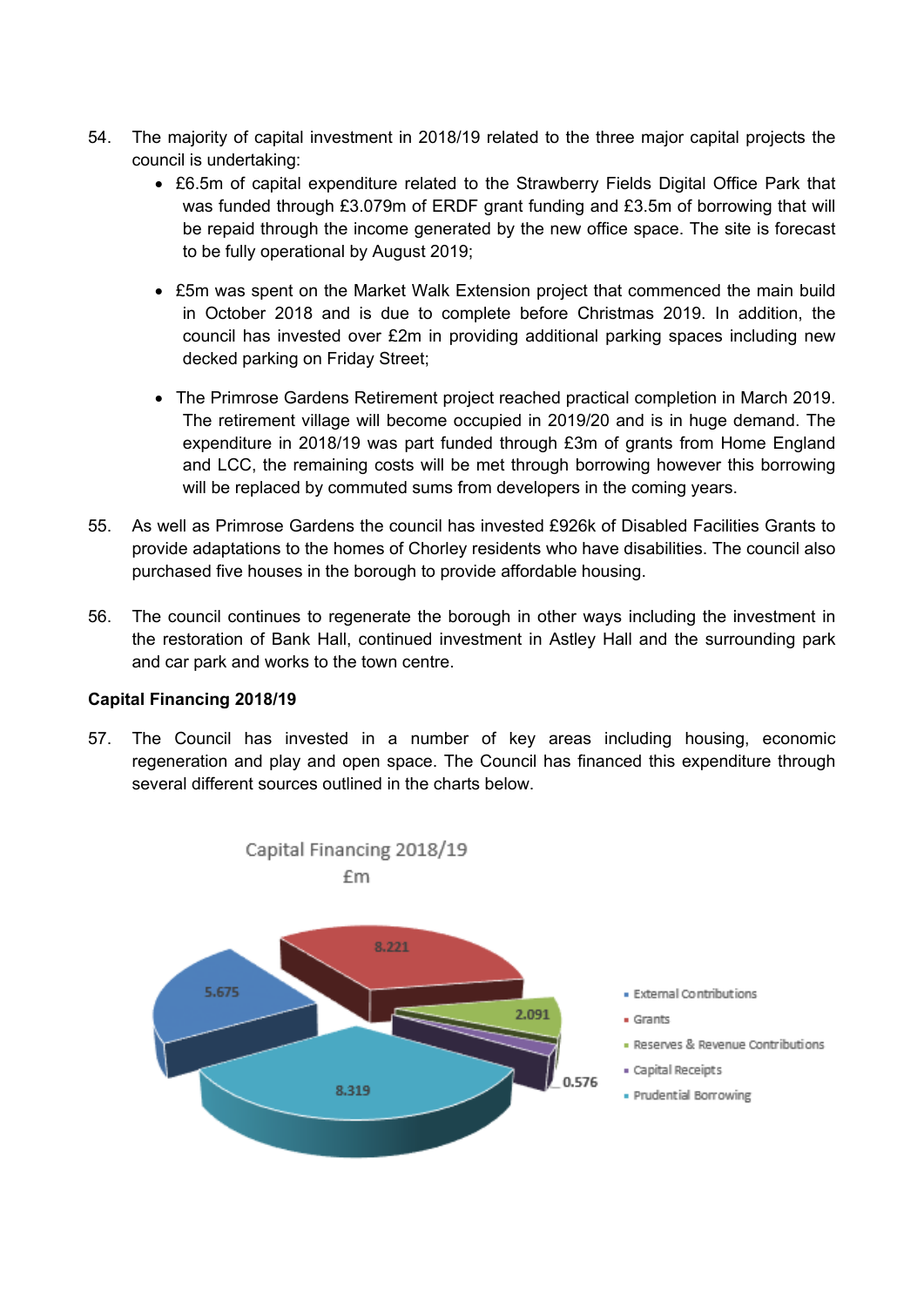# **£8.2m External Grants Utilised in 2018/19**

The Council has been successful in securing £3.2m from Homes England towards the costs of improvements to the Primrose Gardens development and utilised the final £3m in 2018/19. A further £3.75m was secured from the remaining tranche of European Regional Development funding to part fund the

Strawberry Fields Digital Office Park, with a draw down of £3m being made in 2018/19. The council also received £2.2m from the Heritage Lottery Fund towards the renovation of Bank Hall in Bretherton with £1.1m utilised in 2018/19. Finally, the council utilised £857k of Disabled Facilities Grant income to adapt the homes of Chorley residents who have disabilities.

The council has utilised over £5.16m of s106 contributions received from developers to fund improvements in various projects. The majority was committed to the extension of Market Walk Shopping Centre and additional parking within the borough. The

**£5.6m External Contributions in 2018/19**

council continues to utilise s106 to improve its play and open spaces. In 2018/19 £347k was committed to these schemes including c.£300k investment in Coronation Recreation Ground.

# **£8.3m Prudential Borrowing in 2018/19**

The Council used £8.319m of prudential borrowing to fund capital expenditure in 2018/19. The majority of this funding is temporary and will be replaced by other sources. £3.4m borrowing to fund works to the Strawberry Fields Digital Office Park and £600k borrowing to fund the Market Walk Extension project will

be funded through future income streams generated from these sites. £3.5m of prudential borrowing towards works to Primrose Garden Retirement Village are to be funded through developer contributions that have been identified but are not yet payable to the council.

| <b>Fund</b>                         | Original<br><b>Budget</b><br>2018/19<br>£m | <b>Quarter 1</b><br>2018/19<br>£m | <b>Quarter 2</b><br>2018/19<br>£m | Quarter<br>2018/19<br>£m | Quarter<br>4<br>£m | <b>Changes</b><br>£m |
|-------------------------------------|--------------------------------------------|-----------------------------------|-----------------------------------|--------------------------|--------------------|----------------------|
| <b>External Contributions</b>       | 10.107                                     | 10.107                            | 10.195                            | 9.147                    | 5.675              | (4.432)              |
| Grants                              | 8.685                                      | 8.685                             | 8.319                             | 8.294                    | 8.221              | (0.464)              |
| <b>New Homes Bonus</b>              | 0.400                                      | 0.400                             | 0.355                             | 0.355                    | 0.174              | (0.226)              |
| <b>Earmarked Reserves</b>           | 2.314                                      | 2.314                             | 2.374                             | 2.579                    | 1.888              | (0.426)              |
| Revenue                             | 0.023                                      | 0.023                             | 0.023                             | 0.040                    | 0.030              | 0.007                |
| <b>Capital Receipts</b>             | 0.981                                      | 0.981                             | 1.036                             | 1.036                    | 0.576              | (0.405)              |
| <b>Borrowing</b>                    | 11.511                                     | 11.612                            | 11.907                            | 10.864                   | 8.319              | (3.293)              |
| <b>Capital Financing</b><br>2018/19 | 34.020                                     | 34.122                            | 34.209                            | 32.314                   | 24.882             | (9.240)              |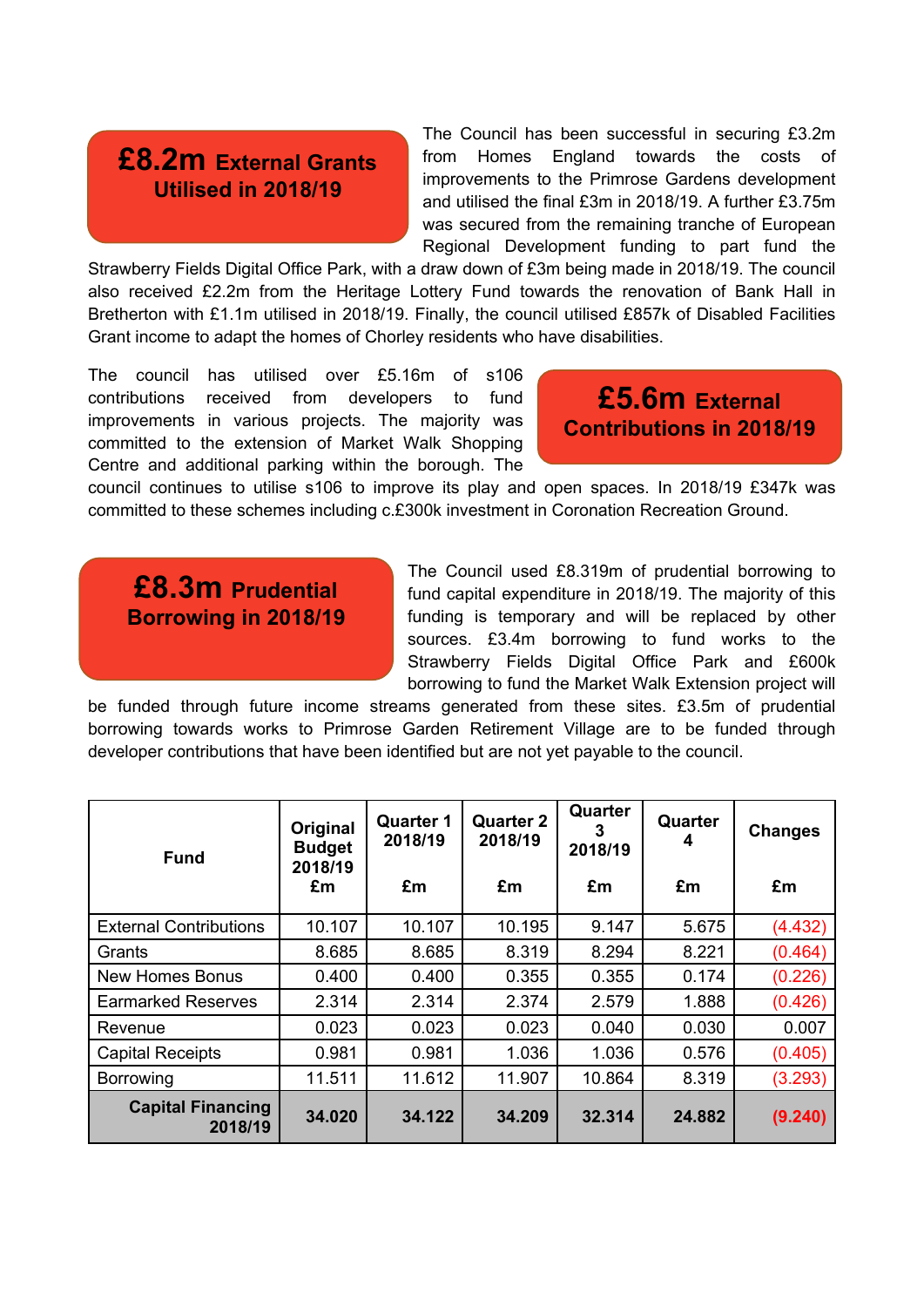# **Capital Projects (excluding the major projects described previously)**

#### *Customer & Digital - £1.575m*

- 58. To enable the organisation to deliver its corporate and transformation strategies the council has invested £410k in the implementation of new **ICT infrastructure** (£391k in 2017/18). This includes the procurement and installation of new network and wireless infrastructure. The council will continue to invest in its ICT infrastructure in 2019/20 with £47k budget carried forward into the new year.
- 59. The council will receive up to £2.2m from the Heritage Lottery Fund towards the renovation of **Bank Hall** in Bretherton. In 2018/19 £1.1m of this funding was drawn down. Works on site are progressing well, with major elements of reconstruction now completed. Whilst good progress is being made there have been some delays dating back to the winter of 2017/18 where severe weather conditions caused a delay of around 3 months. Further delays have resulted from technical difficulties with works to the tower, which has meant that the target completion for the shell repair works is now set at the end of April 2019 with fit-out scheduled for completion by the end of September 2019. The new forecast completion timetable has been agreed by the HLF. The remaining carried forward budget to 2019/20 is £592k.

### *Policy & Governance - £0.159m*

60. Expenditure on the **Astley Hall and Park** project was £159k in 2018/19 including £50k improvements to Hall Gate car park and £87k to create the Garden of Reflection. As per the budget report approved by Full Council in 26 February 2019, the project has expanded in 2019/20 onwards to include £900k budget for conservation works and to improve the customer experience at Astley Hall. In addition, £400k budget has been approved to provide Adventure Golf at the park and £250k has been allocated to make improvements to Ackhurst Lodge.

#### *Business, Development & Growth - £22.204m*

61. The council has invested £0.211m in **council owned assets** including £75k in improvements to and additional CCTV, £14k improvements to lighting at the Covered Market and £14k decoration of Market Walk – charged to tenants. The council will continue its investments in 2019/20 including £125k in CCTV improvements, £120k for improvements to the Council chambers and £1m to improvements at Union St that will provide more efficient use of office space and importantly it will improve the customer experience when visiting these offices.

#### *Play and Open Space - £647k*

- 62. The council continues its commitment to securing great play and open space facilities by committing its own resources along with applying developer contributions in accordance with the authority's Play and Open Space strategy. As such, several schemes were completed in 2018/19 with many projects to follow in 2019/20.
- 63. Significant improvements were made to **Harpers Lane** and **Coronation Recreation Grounds**. Total investment was £587k (£199k Harpers plus £388k Coronation). Funded from a combination of resources including £208k council resources, £300k of developer S106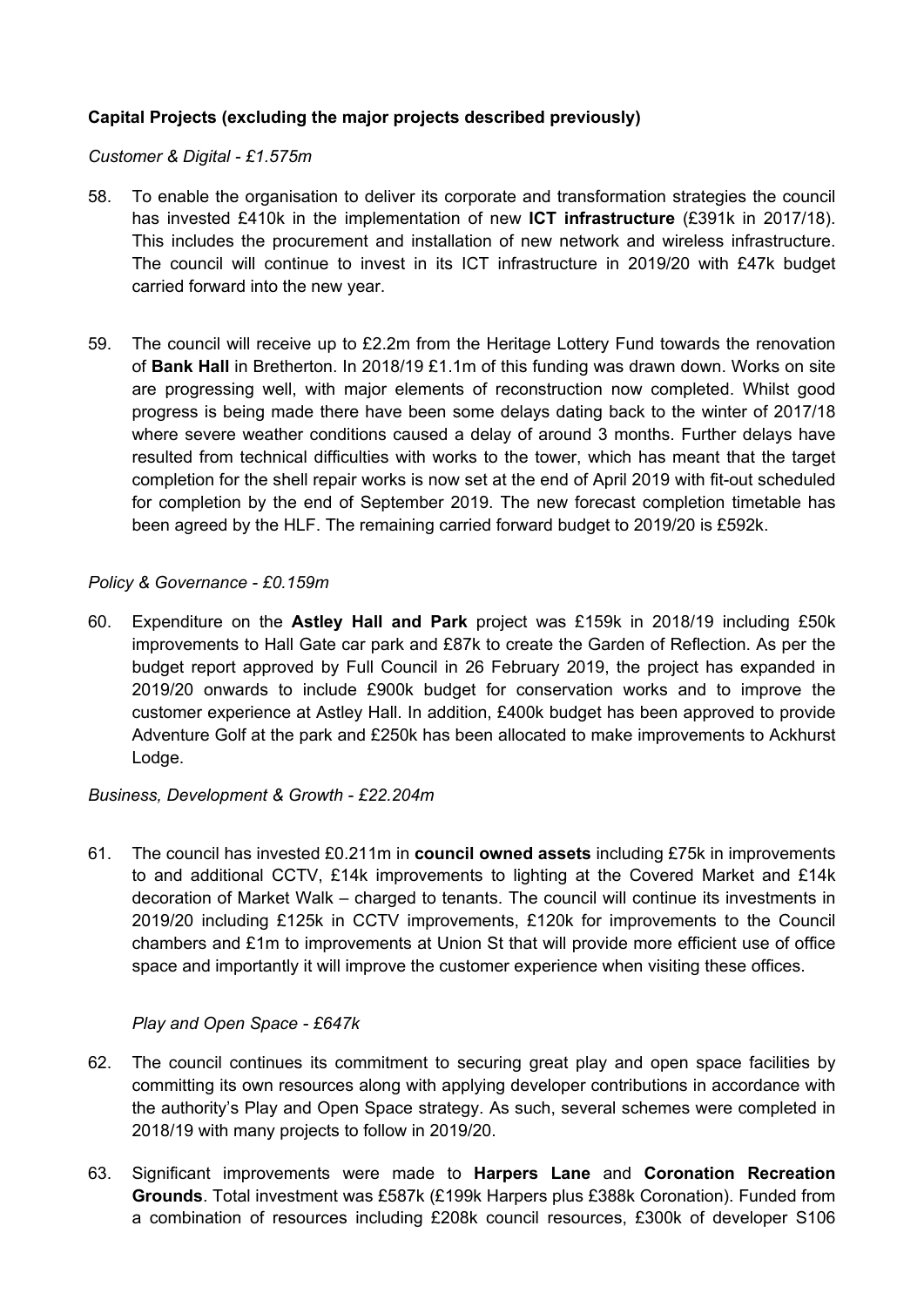contributions and external funding received by Sport England (£50k) and the Lancashire Environment Fund (£30k). **Harpers Lane** has seen improvements to the ball court, paths and fencing and railings to the bowling green. **Coronation Recreation** ground has had a broad array of improvements including an improved tennis court, a fitness trail and improved play facilities for both toddlers and older youths.

- 64. £40k of developer contributions were transferred direct to **Euxton Parish Council** to partfund the refurbishment of **Greenside Play Area** and £7k was transferred to the **Mawdesley Millennium Green Trust.**
- 65. The budget for 2019/20 is £1.315m and includes investments in play and open spaces across the Borough such as:
	- Wigan Lane Playing Pitches
	- King George V Recreation Ground
	- Kem Mill Playing Pitch
	- Wymott Park Play Area
	- Delph Way Play Area
- 66. Further details of the larger projects within the play and open space strategy will be brought to cabinet for approval, larger projects split into phases with no phase beginning until all the relevant s106 contributions have been received.
- 67. The council have approved a £2.7m budget for improvements to the **West Way Playing Fields.** The project will fund:
	- Changing facilities which meet the Football Association and Sport England Standards with an enhanced entrance off West Way and associated car parking;
	- A fenced Artificial Grass Pitch (AGP) which meets Football Association standards;
	- Pitch drainage improvements
	- Enhanced events car parking to support large events in Astley Park.
	- Works to pathways that will provide a link between Astley Park and the new playing fields
- 68. The council has purchased 5 affordable homes in 2018/19 at a cost of £707k. These will be used to meet the council's **Syrian Refugee Resettlement Programme**. A further five properties will be purchased in 2019/20.

# **Additions to the Capital Programme**

- 69. The additions to the capital programme that have already gained approval though the budget report to Full Council on 26 February 2019 are as follows:
	- £1.5m additional budget for Astley Hall and Park to fund conservation works and improvements to the customer experience as well as the park including Ackhurst Lodge
	- £1.3m additional budget to fund works to Union St and the Town Hall
	- £0.485m to create lettable spaces at the vacant unit above Iceland in Market Walk
	- £1.750m additional budget to fund the ambitious programme of improvements at West Way Playing Fields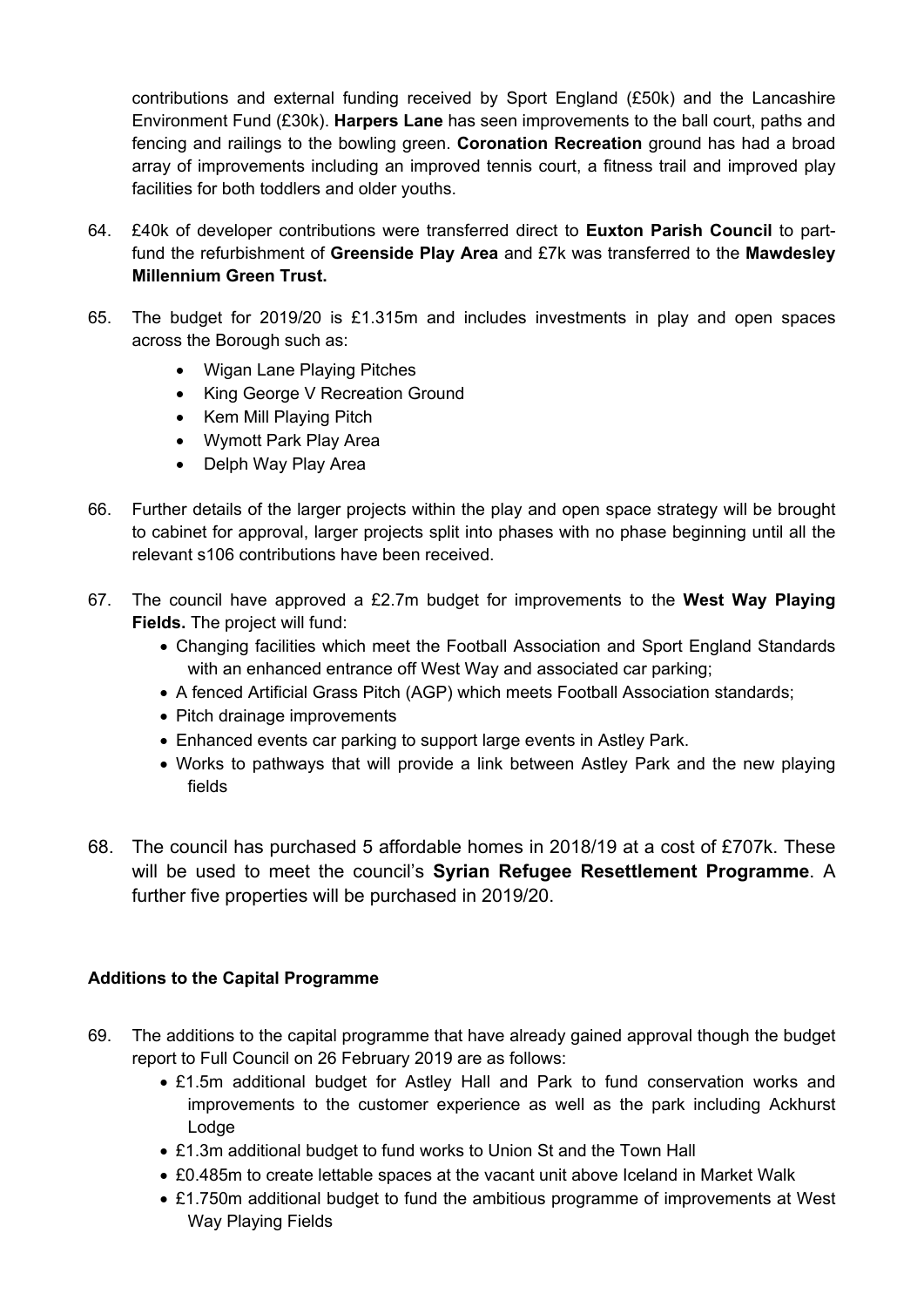- £0.570m additional budget to purchase 239 Preston Rd
- <span id="page-14-0"></span>70. It is requested that Council approve the following additions to the capital programme:
	- o £55k increase in the **Market Walk Extension** to fund additional internal design adjustments to the shopping centre at the request of tenants and to fund the appointment of the clerk of works. This will be funded through 2018/19 revenue underspends.
	- o **Whittle Surgery** a report regarding this site is also on this Executive Cabinet agenda. In addition to the approved budget for the purchase of the site, a request for £195k has been made to fund a PCSA contract with project management costs. This will be funded through CIL and prudential borrowing, the latter being met through the future income from the site.
	- o Additional £101k to the **DFG** budget in 2019/20 to match confirmed allocation of £774k for 2019/20
- 71. If all approvals to the capital programme outlined in paragraph [70](#page-14-0) are agreed the budgets will be as follows:

|                     | 2018/19 | 2019/20 | 2020/21 | 2021/22 | Total  |
|---------------------|---------|---------|---------|---------|--------|
|                     | £m      | £m      | £m      | £m      | £m     |
| <b>Total Budget</b> | 24.882  | 21.148  | 3.882   | 3.941   | 53.853 |